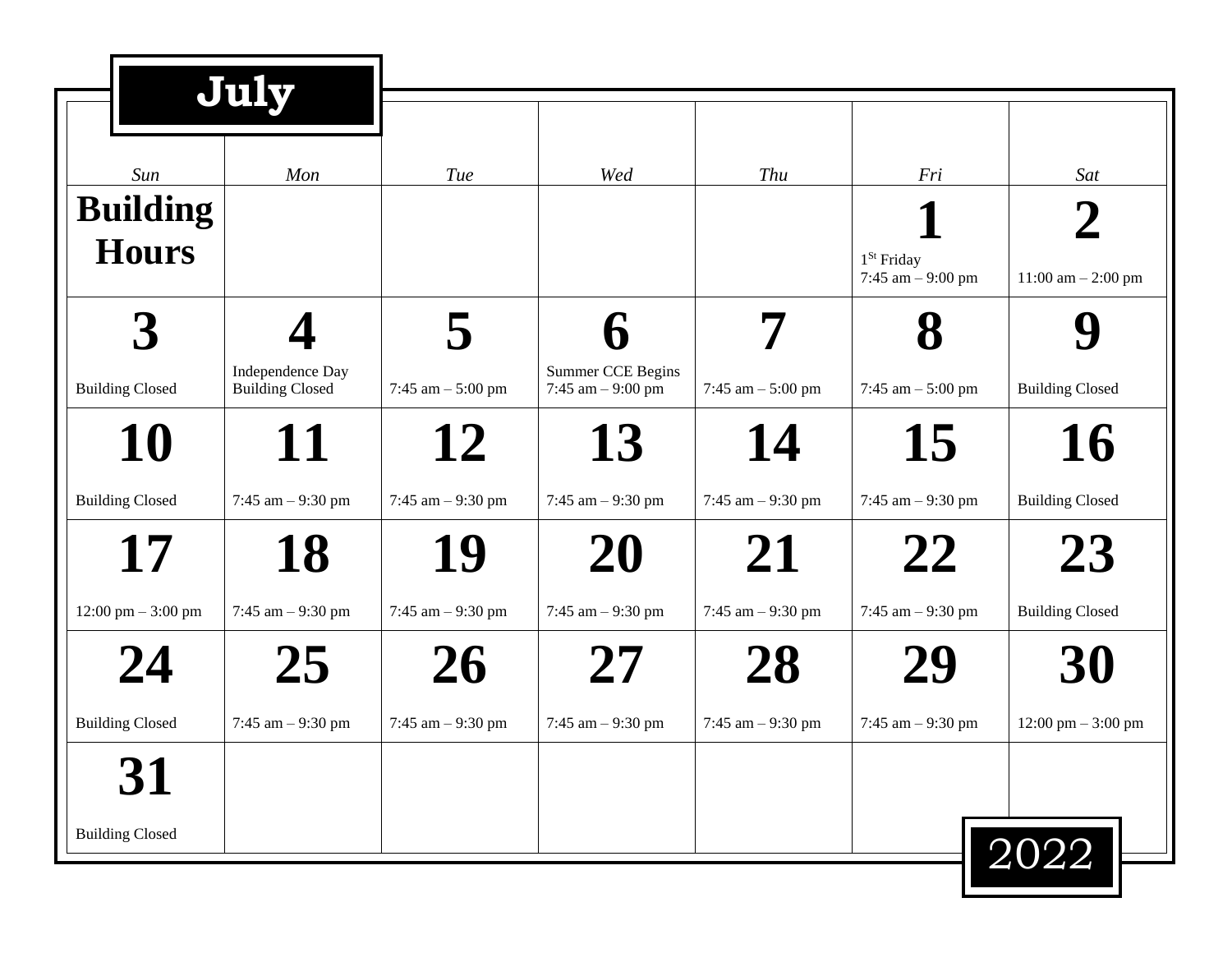|                              | <b>August</b>                                                    |                                                         |                                                 |                                                 |                                                  |                                                        |
|------------------------------|------------------------------------------------------------------|---------------------------------------------------------|-------------------------------------------------|-------------------------------------------------|--------------------------------------------------|--------------------------------------------------------|
| Sun                          | Mon                                                              | Tue                                                     | Wed                                             | Thu                                             | Fri                                              | Sat                                                    |
|                              |                                                                  |                                                         |                                                 |                                                 | $1st$ Friday<br>Summer CCE Ends                  |                                                        |
| <b>Building Closed</b>       | 7:45 am $-9:30$ pm<br>Colloquium<br>7:45 am $- 10:00$ pm         | 7:45 am $-9:30$ pm<br>Colloquium<br>7:45 am $-10:00$ pm | 7:45 am $-9:30$ pm<br>10<br>7:45 am $-$ 5:00 pm | 7:45 am $-9:30$ pm<br>11<br>7:45 $am - 5:00 pm$ | 7:45 $am - 9:30 pm$<br>12<br>7:45 am $-$ 5:00 pm | <b>Building Closed</b><br>13<br><b>Building Closed</b> |
| 14<br><b>Building Closed</b> | 15<br>Student Move-In<br>7:45 $am - 10:00 pm$                    | 16<br>Student Move-In<br>7:45 am $-10:00$ pm            | Orientation<br>7:45 am $- 10:00$ pm             | 18<br>Orientation<br>7:45 am $- 10:00$ pm       | 19<br>Orientation<br>7:45 $am - 8:00 pm$         | 20<br><b>Building Closed</b>                           |
| 21<br><b>Building Closed</b> | <b>22</b><br><b>Fall Semester Begins</b><br>7:45 am $- 10:00$ pm | 23<br>7:45 am $-10:00$ pm                               | 24<br>7:45 am $- 10:00$ pm                      | 25<br>7:45 am $-10:00$ pm                       | 26<br>7:45 am $-8:00$ pm                         | $8:00 \text{ am} - 5:00 \text{ pm}$                    |
| 28<br>$8:00$ am $-5:00$ pm   | 7:45 am $- 10:00$ pm                                             | 30<br>7:45 am $-10:00$ pm                               | 31<br>7:45 am $- 10:00$ pm                      |                                                 |                                                  | 2022                                                   |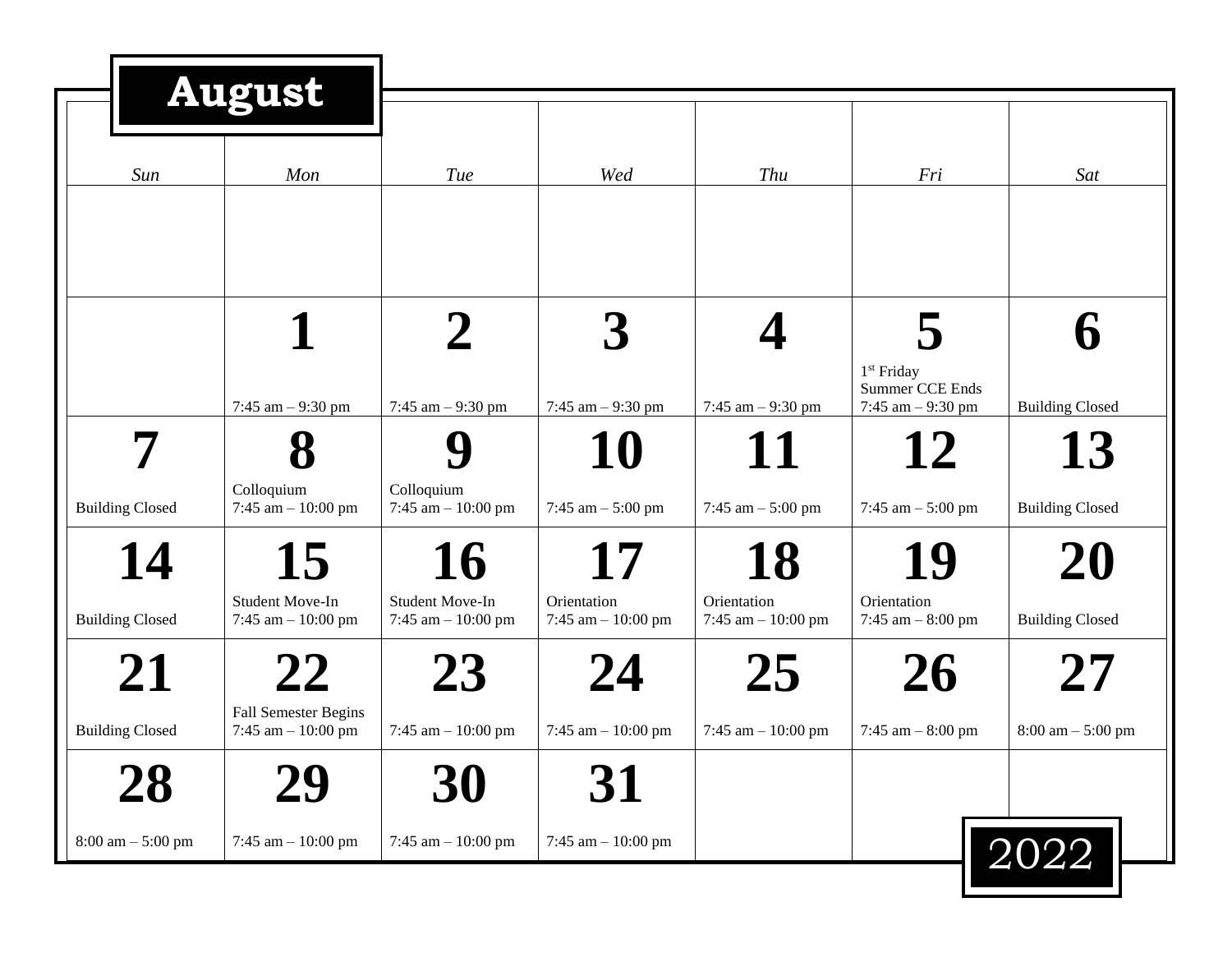| Mon                                     | <b>Tue</b>           | Wed                  | Thu                  | Fri                                 | Sat                                 |
|-----------------------------------------|----------------------|----------------------|----------------------|-------------------------------------|-------------------------------------|
|                                         |                      |                      |                      |                                     |                                     |
|                                         |                      |                      | 7:45 am $-10:00$ pm  | $1st$ Friday<br>7:45 $am - 9:00 pm$ | $8:00 \text{ am} - 5:00 \text{ pm}$ |
| 5                                       |                      | 7                    |                      |                                     | 10                                  |
| Labor Day<br><b>Building Closed</b>     | 7:45 am $-$ 10:00 pm | 7:45 am $- 10:00$ pm | 7:45 am $-10:00$ pm  | 7:45 am $-8:00$ pm                  | $8:00 \text{ am} - 5:00 \text{ pm}$ |
| 12                                      | 13                   | 14                   | 15                   | 16                                  | 17                                  |
| Fall CCE Begins<br>7:45 am $- 10:00$ pm | 7:45 am $-10:00$ pm  | 7:45 am $- 10:00$ pm | 7:45 am $-10:00$ pm  | 7:45 am $-8:00$ pm                  | $8:00 \text{ am} - 5:00 \text{ pm}$ |
| 19                                      | 20                   | 21                   | 22                   | 23                                  | 24                                  |
| 7:45 am $- 10:00$ pm                    | 7:45 am $-10:00$ pm  | 7:45 am $- 10:00$ pm | 7:45 am $-10:00$ pm  | 7:45 am $-8:00$ pm                  | $8:00 \text{ am} - 5:00 \text{ pm}$ |
| 26                                      |                      | 28                   | 29                   | 30                                  |                                     |
| 7:45 am $- 10:00$ pm                    | 7:45 am $-10:00$ pm  | 7:45 am $- 10:00$ pm | 7:45 am $- 10:00$ pm | 7:45 am $-8:00$ pm                  |                                     |
|                                         |                      |                      |                      |                                     |                                     |
|                                         |                      |                      |                      |                                     | $\boxed{2022}$                      |
|                                         |                      | September            |                      |                                     |                                     |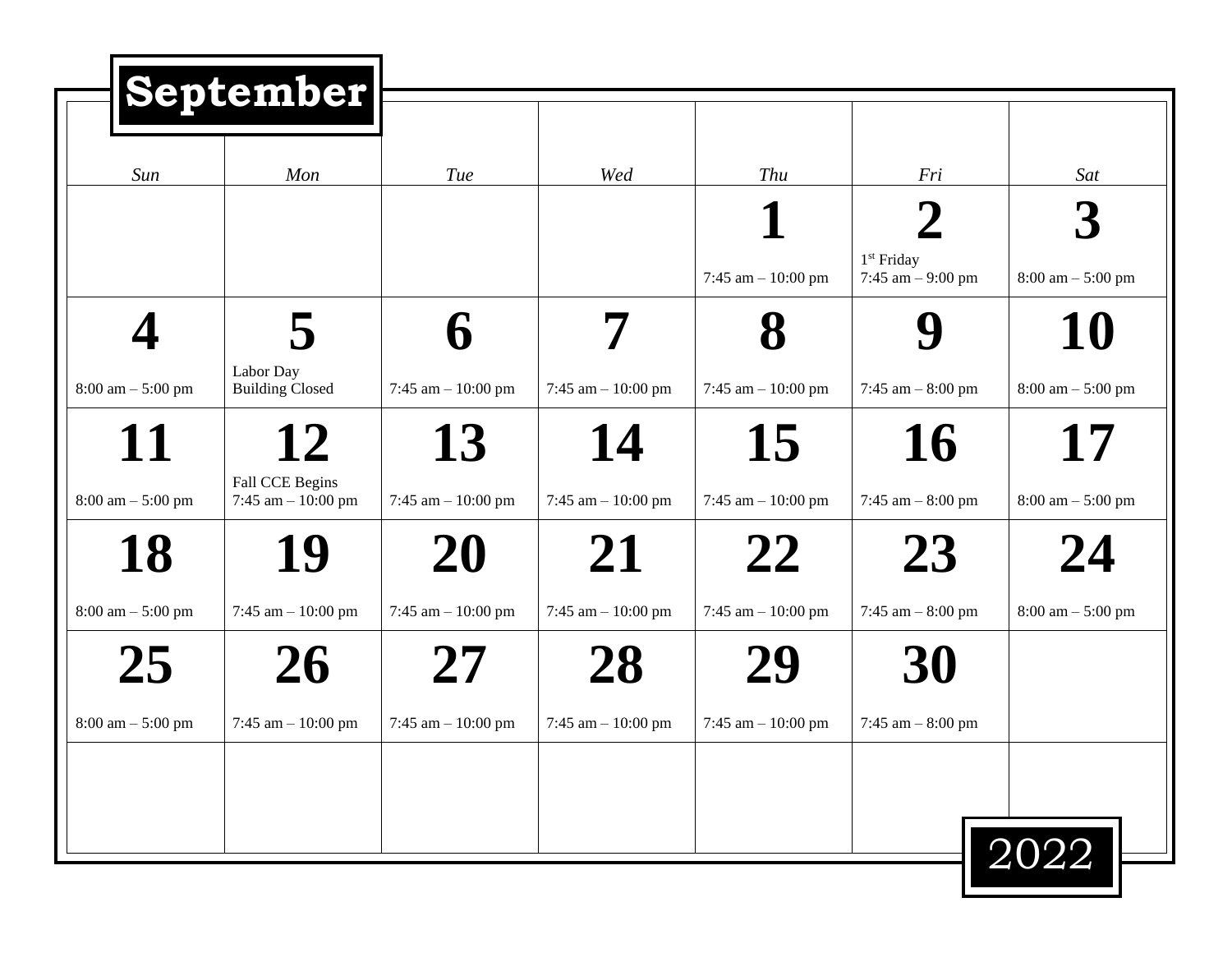|                                     | October                                   |                                           |                      |                      |                                               |                                                          |
|-------------------------------------|-------------------------------------------|-------------------------------------------|----------------------|----------------------|-----------------------------------------------|----------------------------------------------------------|
| Sun                                 | Mon                                       | Tue                                       | Wed                  | Thu                  | Fri                                           | Sat                                                      |
|                                     |                                           |                                           |                      |                      |                                               |                                                          |
|                                     |                                           |                                           |                      |                      |                                               | $8:00 \text{ am} - 5:00 \text{ pm}$                      |
|                                     |                                           |                                           |                      |                      |                                               |                                                          |
| $8:00 \text{ am} - 5:00 \text{ pm}$ | 7:45 am $- 10:00$ pm                      | 7:45 am $-10:00$ pm                       | 7:45 am $- 10:00$ pm | 7:45 am $- 10:00$ pm | 1 <sup>st</sup> Friday<br>7:45 $am - 9:00 pm$ | $8:00 \text{ am} - 5:00 \text{ pm}$                      |
|                                     | 10                                        | 11                                        | 12                   | 13                   | 14                                            | 15                                                       |
| 7:45 am $-$ 5:00 pm                 | 7:45 am $- 10:00$ pm                      | 7:45 am $-10:00$ pm                       | 7:45 am $- 10:00$ pm | 7:45 am $- 10:00$ pm | <b>Fall Break</b><br>7:45 am $-8:00$ pm       | <b>Fall Break</b><br>$8:00 \text{ am} - 5:00 \text{ pm}$ |
| 16                                  | 17                                        | 18                                        | 19                   | 20                   | 21                                            | 22                                                       |
| Fall Break<br>$8:00$ am $- 5:00$ pm | <b>Fall Break</b><br>7:45 am $- 10:00$ pm | <b>Fall Break</b><br>7:45 am $- 10:00$ pm | 7:45 am $- 10:00$ pm | 7:45 am $- 10:00$ pm | 7:45 am $-8:00$ pm                            | $8:00 \text{ am} - 5:00 \text{ pm}$                      |
| 23                                  |                                           | 25                                        | 26                   | 27                   | ZХ                                            | ZУ                                                       |
| $8:00$ am $- 5:00$ pm               | 7:45 am $- 10:00$ pm                      | 7:45 am $- 10:00$ pm                      | 7:45 am $- 10:00$ pm | 7:45 am $-10:00$ pm  | Halloween Party<br>7:45 am $- 12:00$ am       | $8:00 \text{ am} - 5:00 \text{ pm}$                      |
| 30                                  | 31                                        |                                           |                      |                      |                                               |                                                          |
| $8:00$ am $- 5:00$ pm               | 7:45 am $- 10:00$ pm                      |                                           |                      |                      |                                               | 2022                                                     |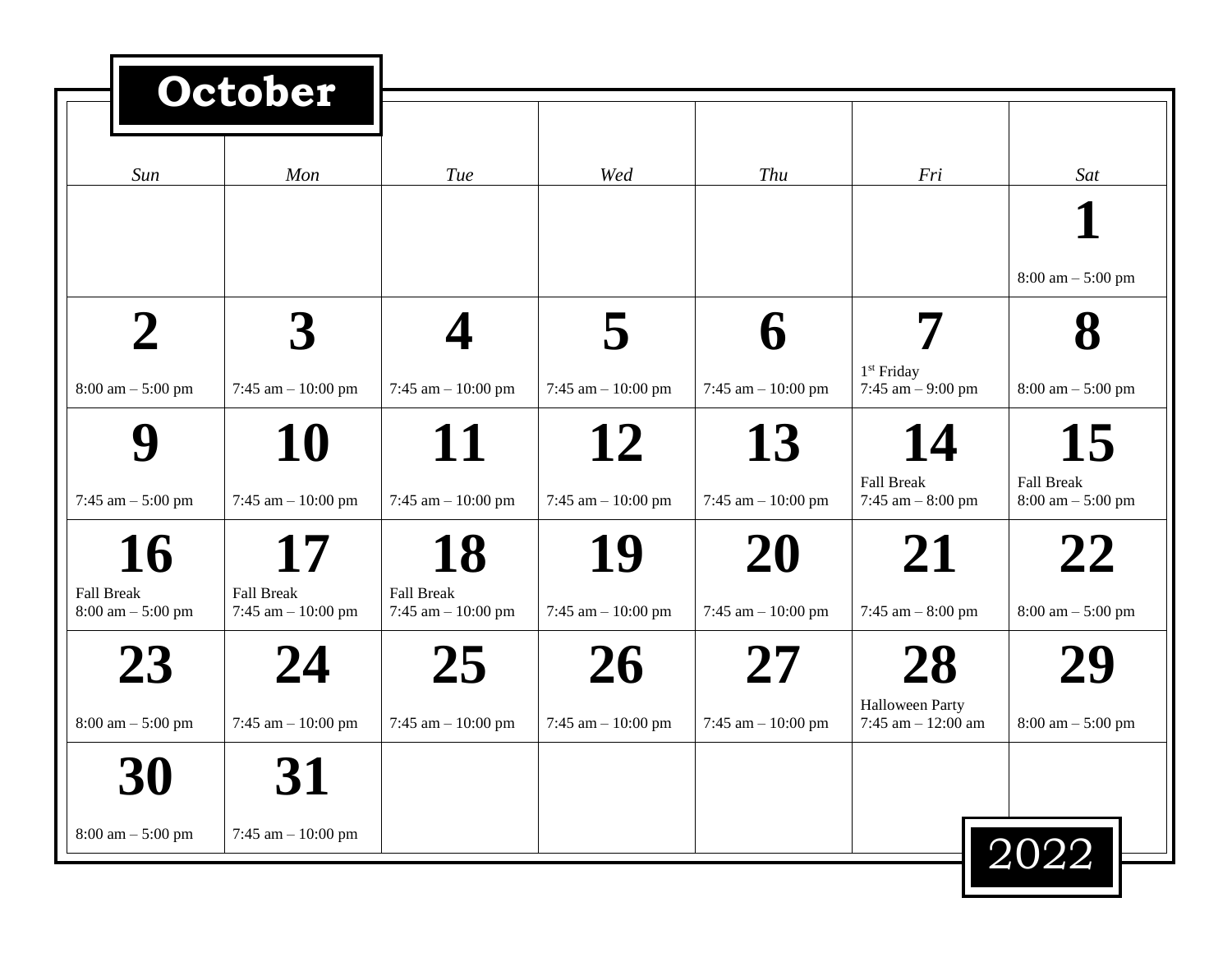|                                                                   | <b>November</b>                   |                                             |                                                 |                                                    |                                                           |                                                    |
|-------------------------------------------------------------------|-----------------------------------|---------------------------------------------|-------------------------------------------------|----------------------------------------------------|-----------------------------------------------------------|----------------------------------------------------|
| Sun                                                               | Mon                               | <b>Tue</b>                                  | Wed                                             | Thu                                                | Fri                                                       | Sat                                                |
|                                                                   |                                   |                                             |                                                 |                                                    | 1 <sup>st</sup> Friday<br>FD NYC Fieldtrip                |                                                    |
| Daylight Savings Time Ends<br>$8:00 \text{ am} - 5:00 \text{ pm}$ | 7:45 am $- 10:00$ pm              | 7:45 am $-10:00$ pm<br>7:45 am $-10:00$ pm  | 7:45 am $- 10:00$ pm<br>7:45 am $- 10:00$ pm    | 7:45 am $- 10:00$ pm<br>10<br>7:45 am $- 10:00$ pm | 7:45 am $- 11:00$ pm<br>11<br>7:45 am $-8:00$ pm          | $8:00$ am $-5:00$ pm<br>12<br>$8:00$ am $-5:00$ pm |
| 13<br>$8:00$ am $-5:00$ pm                                        | 14<br>7:45 am $- 10:00$ pm        | 15<br>7:45 am $-10:00$ pm                   | 16<br>7:45 am $- 12:00$ am                      | 17<br>7:45 am $- 12:00$ am                         | 18<br>7:45 am $- 10:00$ pm                                | 19<br>$8:00 \text{ am} - 9:00 \text{ pm}$          |
| 20<br>$8:00 \text{ am} - 9:00 \text{ pm}$                         | 21<br>7:45 am $- 12:00$ am        | 22<br>Fall CCE Ends<br>7:45 am $- 12:00$ am | 23<br>Thanksgiving Break<br>7:45 am $-$ 5:00 pm | 24<br>Thanksgiving<br><b>Building Closed</b>       | 25<br><b>Thanksgiving Break</b><br><b>Building Closed</b> | 26<br>$8:00 \text{ am} - 9:00 \text{ pm}$          |
| <b>27</b><br>$8:00 \text{ am} - 9:00 \text{ pm}$                  | <b>28</b><br>7:45 am $- 12:00$ am | 29<br>7:45 am $- 12:00$ am                  | 30<br>7:45 am $- 12:00$ am                      |                                                    |                                                           | 2022                                               |